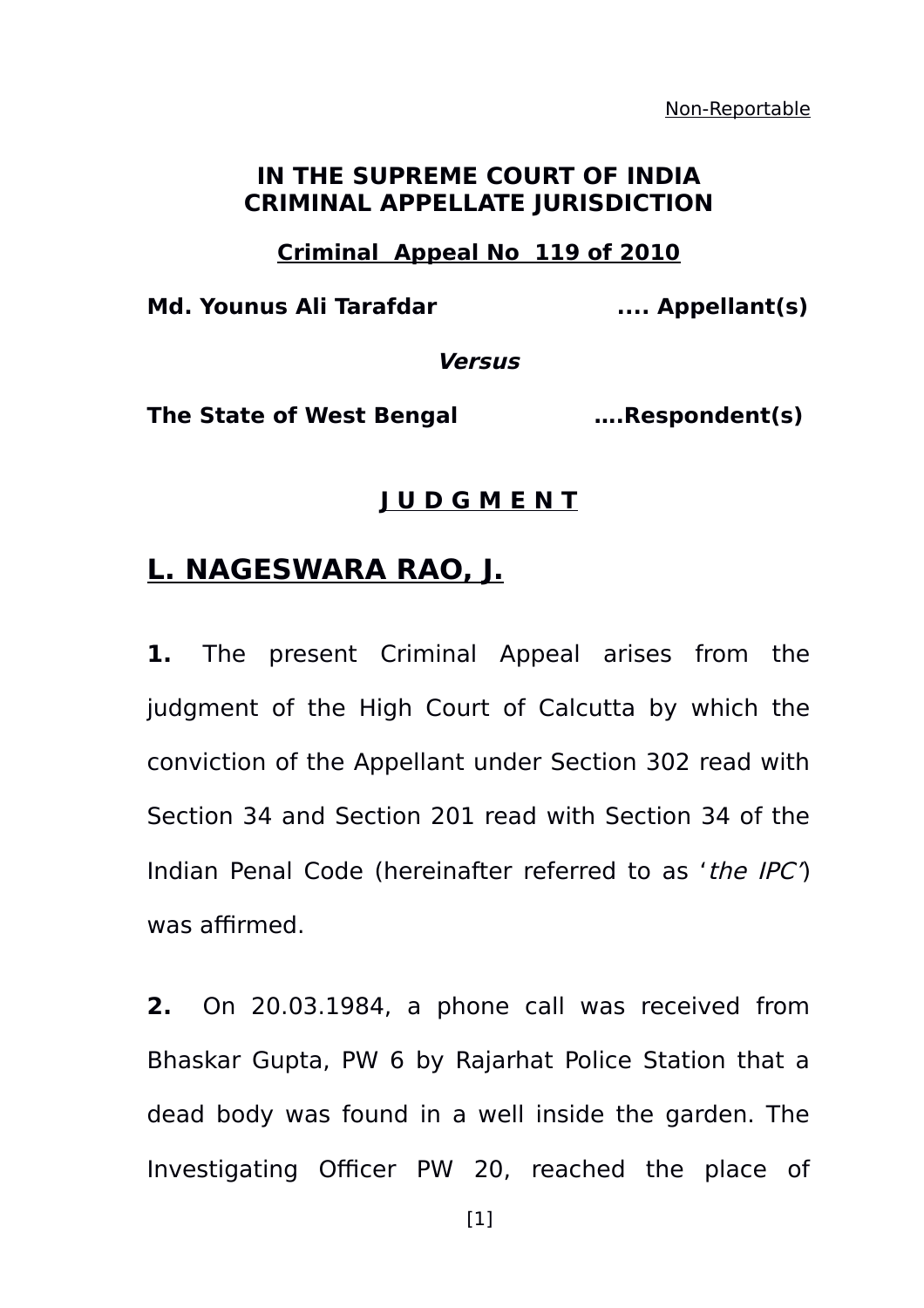occurrence at 6.05 p.m. and saw a body floating in the well. The dead body could not be taken out as it was dark by then. A First Information Report was registered and the sketch map of place of incident was prepared. The body was brought out of the well the next day.

**3.** PW 18 Dr. Santosh Kumar Biswas conducted the post-mortem of the body on 21.03.1984. He found the following injuries:

"1. One circular ligature mark on the neck at the level of hyoid bone. The width of the ligature mark was 2". On dissection I found that below, above and beneath the ligature mark all the soft tissues were damaged and I also noticed fracture of hyoid bone.

2. Two ligature marks on both the wrist joints of the deceased. There was no damage of soft tissues in this region.

3. Two circular ligature marks were seen in both the ankle joints of the deceased."

According to the Doctor, the body was partially decomposed. The cause of death was mentioned as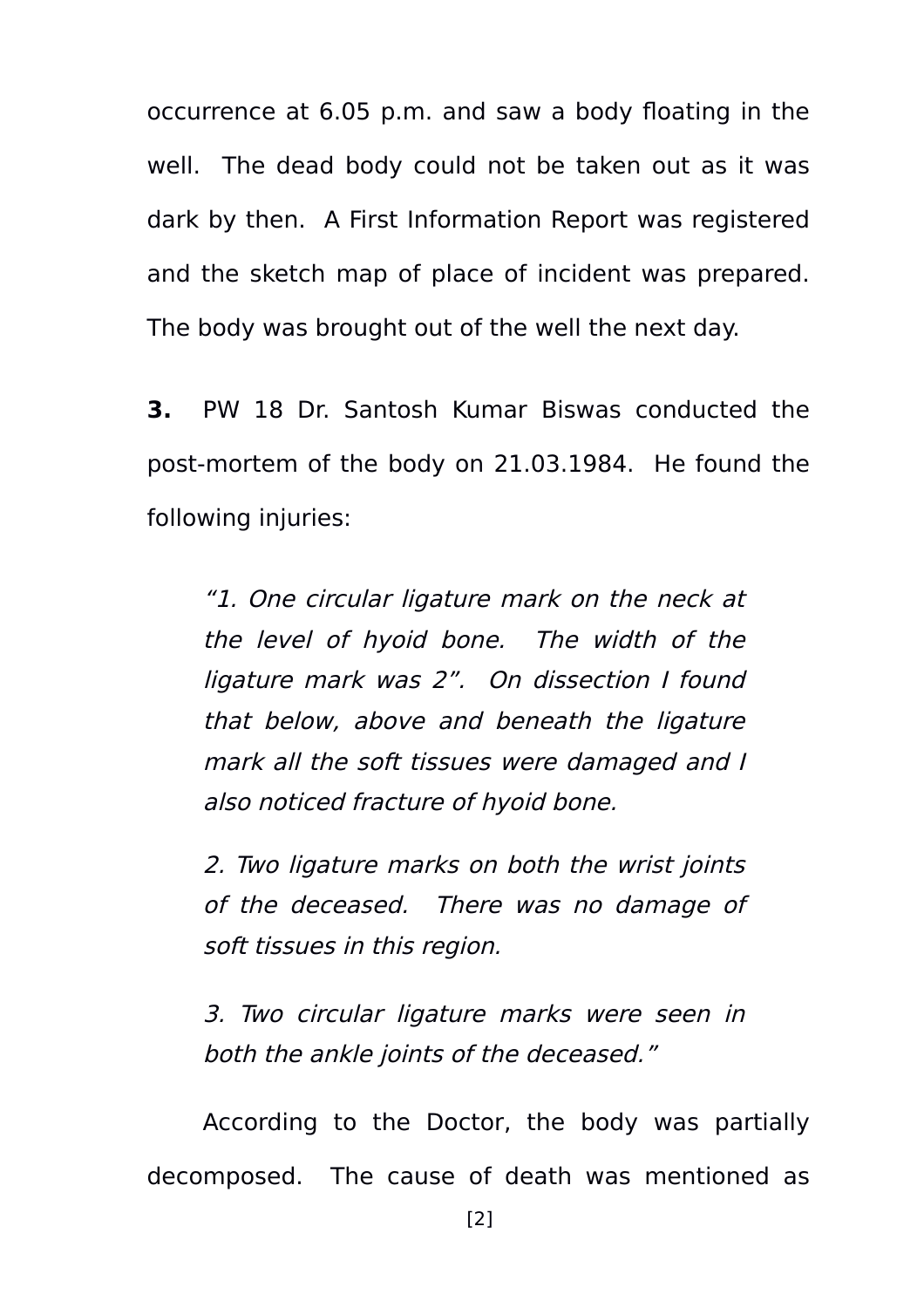Asphyxia as a result of injury No.1 which was antemortem and homicidal in nature which was done by strangulation. The Doctor deposed in Court and stated that the larynx and trachea were highly congested and hyoid bone was fractured.

**4.** During the course of investigation, the apparels on the body were seized. The photographs of the body were taken and cremation of the body was done as it was already in a decomposed state. One Kenaram Dhara along with his mother appeared at Rajarhat Police Station on 25.03.1984 and complained that Becharam Dhara @ Ashok was missing since 16.03.1984. When they were shown the apparels and photographs of the body which was already buried, they identified that the body was of Becharam Dhara.

**5.** On information received during the course of investigation, the Appellant was arrested. Pursuant to the confession made by the Appellant, an Anglo-Swiss watch was seized from A.C. Watch Company situated at

[3]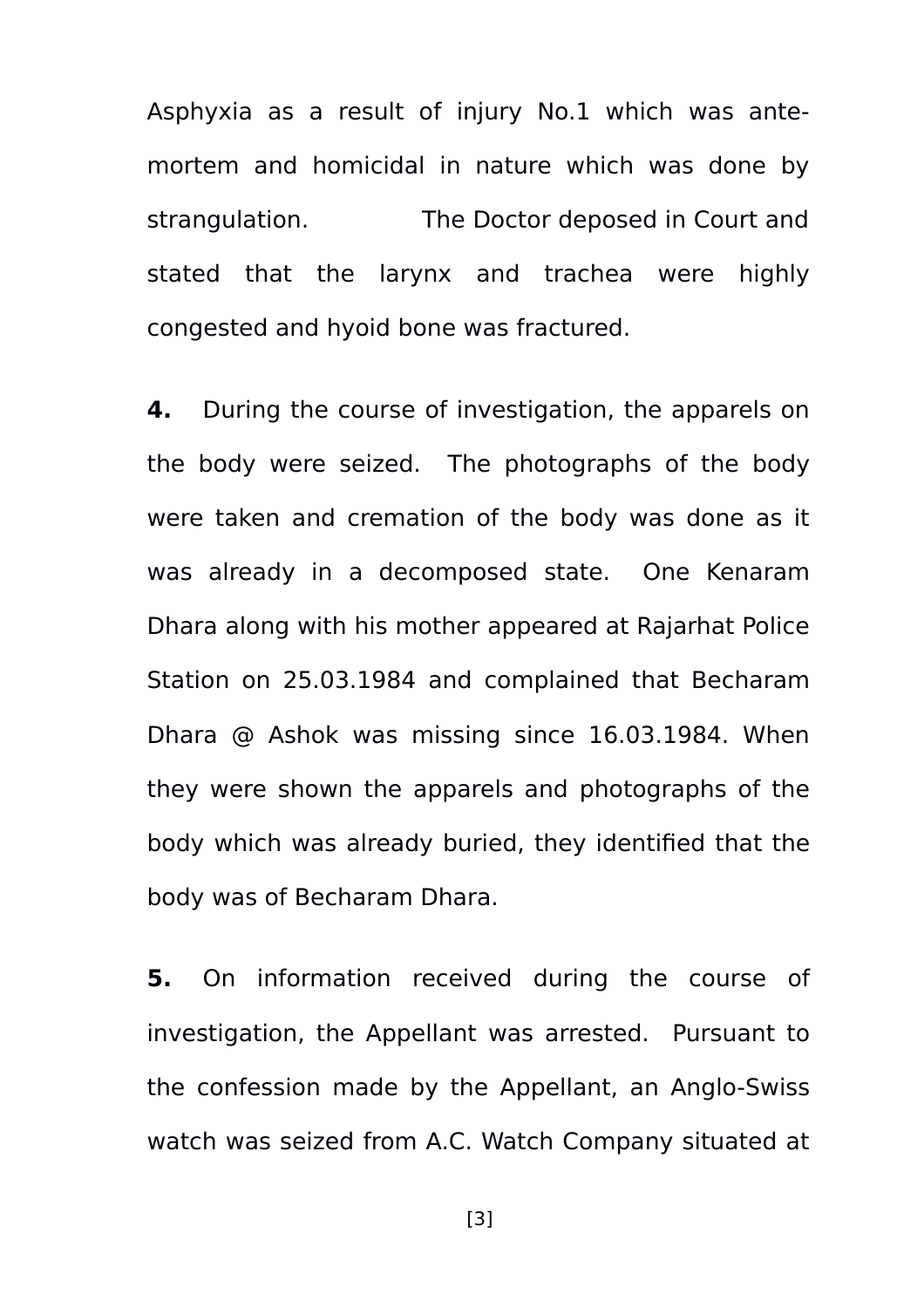Aswini Nagar, Baguihati. The case of the prosecution is that the wrist watch belongs to Kenaram Dhara PW 12 who is the brother of the deceased, Becharam Dhara. He stated before the Court that he gave his wrist watch to his brother when he left the house on 15.03.1984.

**6.** On completion of the investigation, the Appellant along with three others were charged with committing the murder of Becharam Dhara and concealing the body. The trial court convicted the Appellant for offences under Section 302 read with Section 34 and Section 201 read with Section 34 of the IPC. The other accused were acquitted as the trial court was of the opinion that the prosecution could not establish their guilt. The Appellant was sentenced to undergo rigorous imprisonment for life for the offence under Section 302 read with Section 34 and rigorous imprisonment for nine months for offence under Section 201 read with Section 34 of the IPC. The appeal of the Appellant was dismissed by the High Court and judgment of the trial court was affirmed.

[4]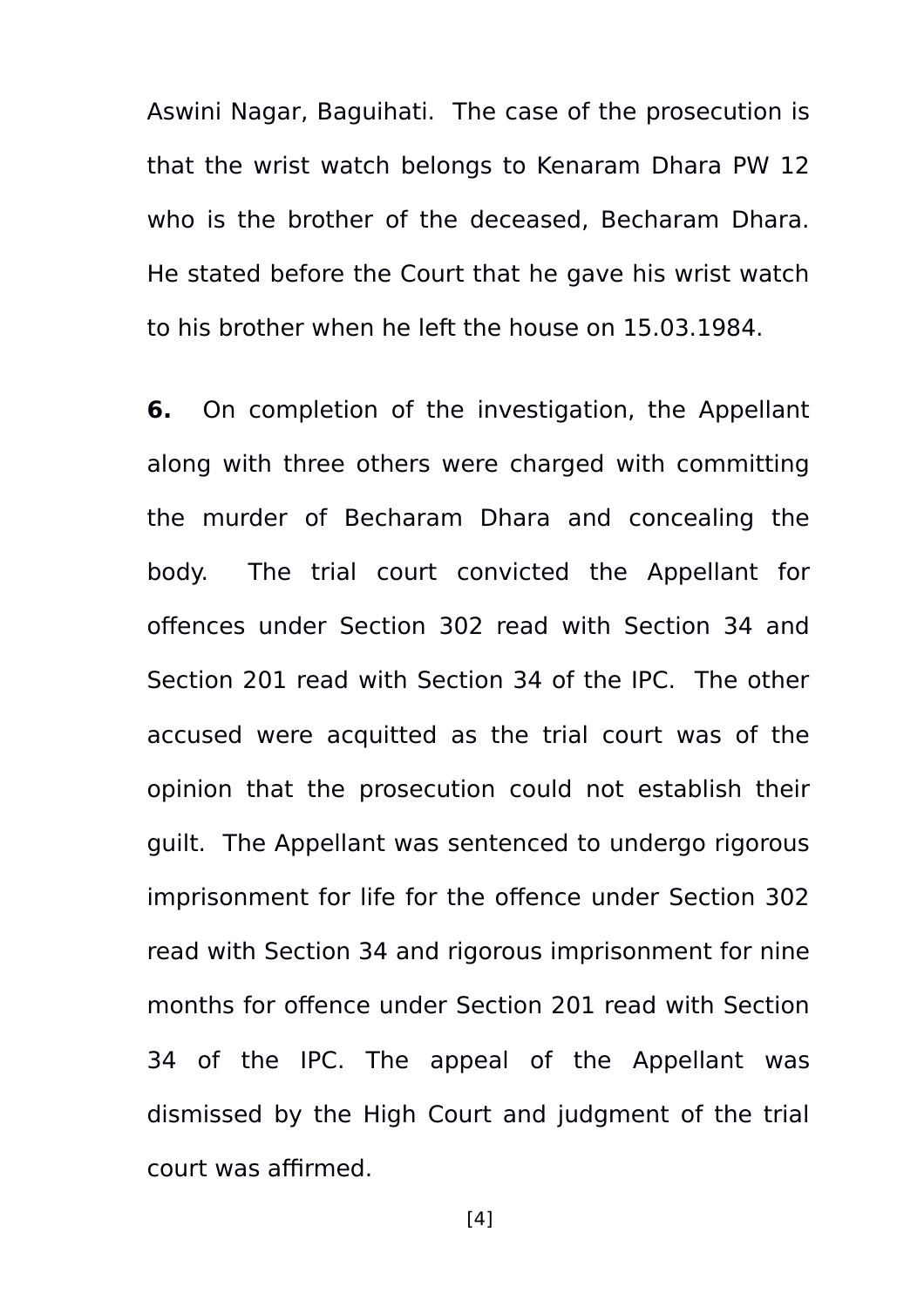**7.** On appreciation of the evidence on record, the trial court concluded that there was sufficient evidence to point to the guilt of the Appellant. The deceased and the Appellant were friends. The Appellant used to visit the house of the deceased. PW 11, Astomi Dhara, who was the sister of the deceased, deposed in Court that the deceased left the house by telling her that he was going to visit the Appellant. The evidence of PW 12 who was the brother of the deceased was similar to the effect that the deceased, Becharam Dhara, informed him that he was going to Atghara where the Appellant resides. PW 16 Ganga Rani, a relative of the deceased, deposed that the deceased visited her house at 10.30 a.m. on 15.03.1984. He left around 2.30 p.m. on that day informing her that he was going to meet the Appellant. According to PW 4 the proprietor of the A.C. Watch Company, the Appellant gave a watch for repair on 19.03.1984. There can be no doubt that the dead body recovered from the well was that of Becharam Dhara as identified by the brother and mother from the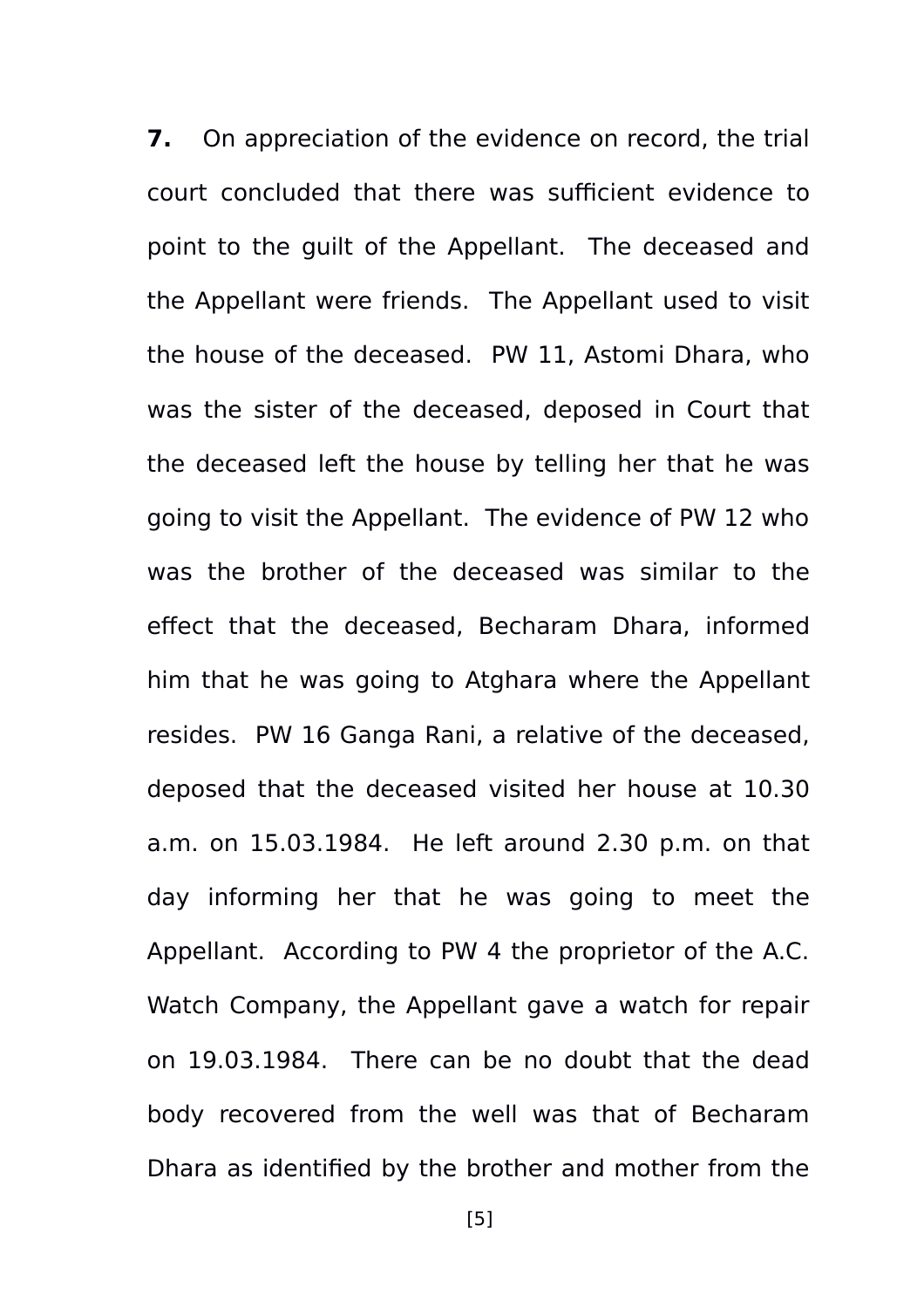photographs of the dead body and the apparels worn by the deceased. Recovery of the watch belonging to PW 12 which was given to the deceased when he left the house on 15.03.1984 was relied upon by the trial court as a strong circumstance to prove involvement of the Appellant in the crime. The signature of the Appellant on the counterfoil taken from the watch shop owner was not denied by the Appellant. He merely stated that the signature was taken forcibly by the police during the course of the investigation. On basis of the said evidence, the trial court concluded that the Appellant is guilty of committing the murder of Becharam Dhara. The High Court upheld the conviction after reappreciating the evidence on record.

**8.** There is no direct evidence regarding the involvement of the Appellant in the crime. The case of the prosecution is on basis of circumstantial evidence. Factors to be taken into account in adjudication of cases

[6]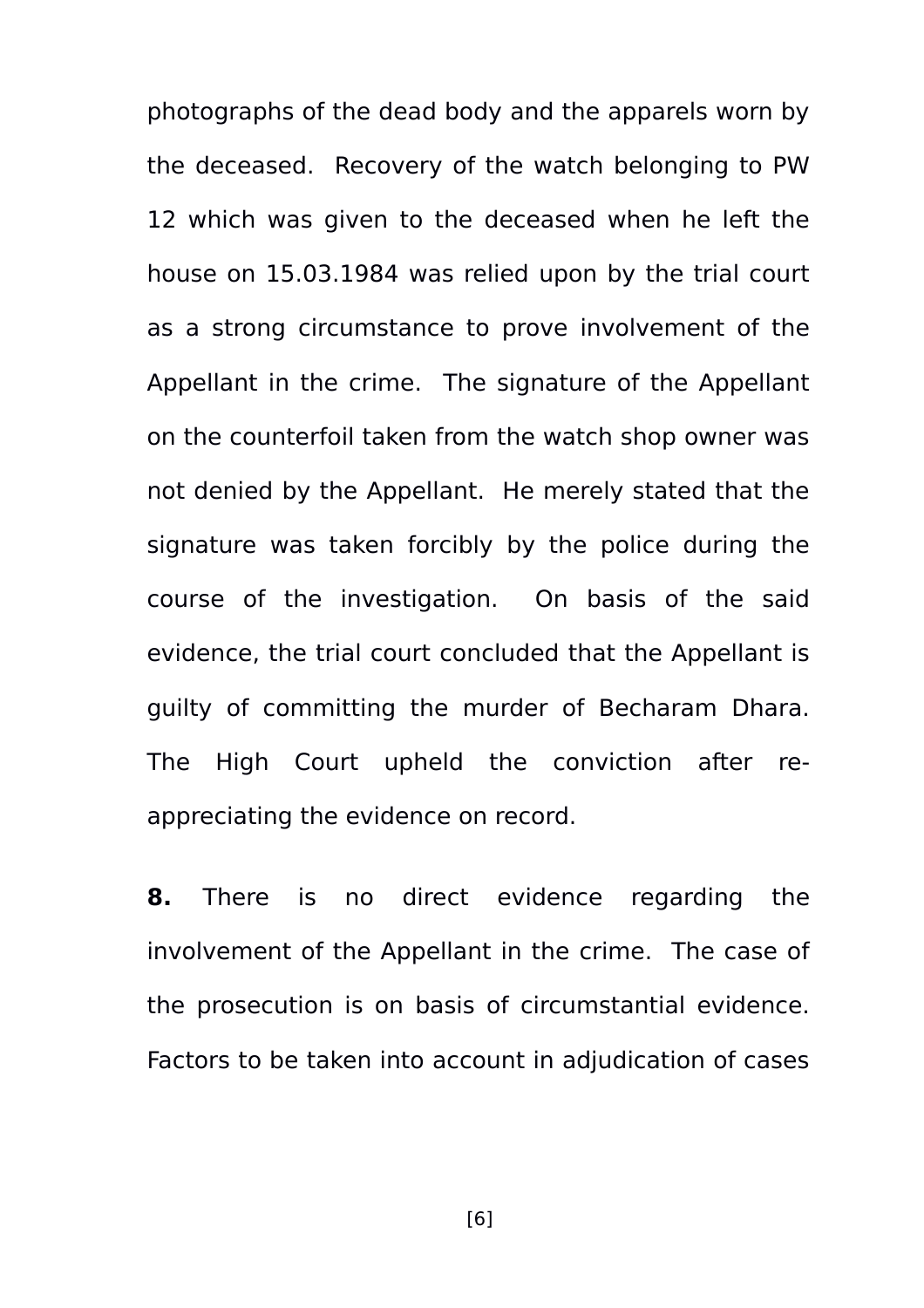of circumstantial evidence as laid down by this Court are $^1$  $^1$  :

 "14. Admittedly, this is <sup>a</sup> case of circumstantial evidence. Factors to be taken into account in adjudication of cases of circumstantial evidence laid down by this Court are:

(1) the circumstances from which the conclusion of guilt is to be drawn should be fully established. The circumstances concerned "must" or "should" and not "may be" established;

(2) the facts so established should be consistent only with the hypothesis of the guilt of the accused, that is to say, they should not be explainable on any other hypothesis except that the accused is guilty;

(3) the circumstances should be of <sup>a</sup> conclusive nature and tendency;

(4) they should exclude every possible hypothesis except the one to be proved; and

<span id="page-6-0"></span><sup>1 (2017) 14</sup> SCC 359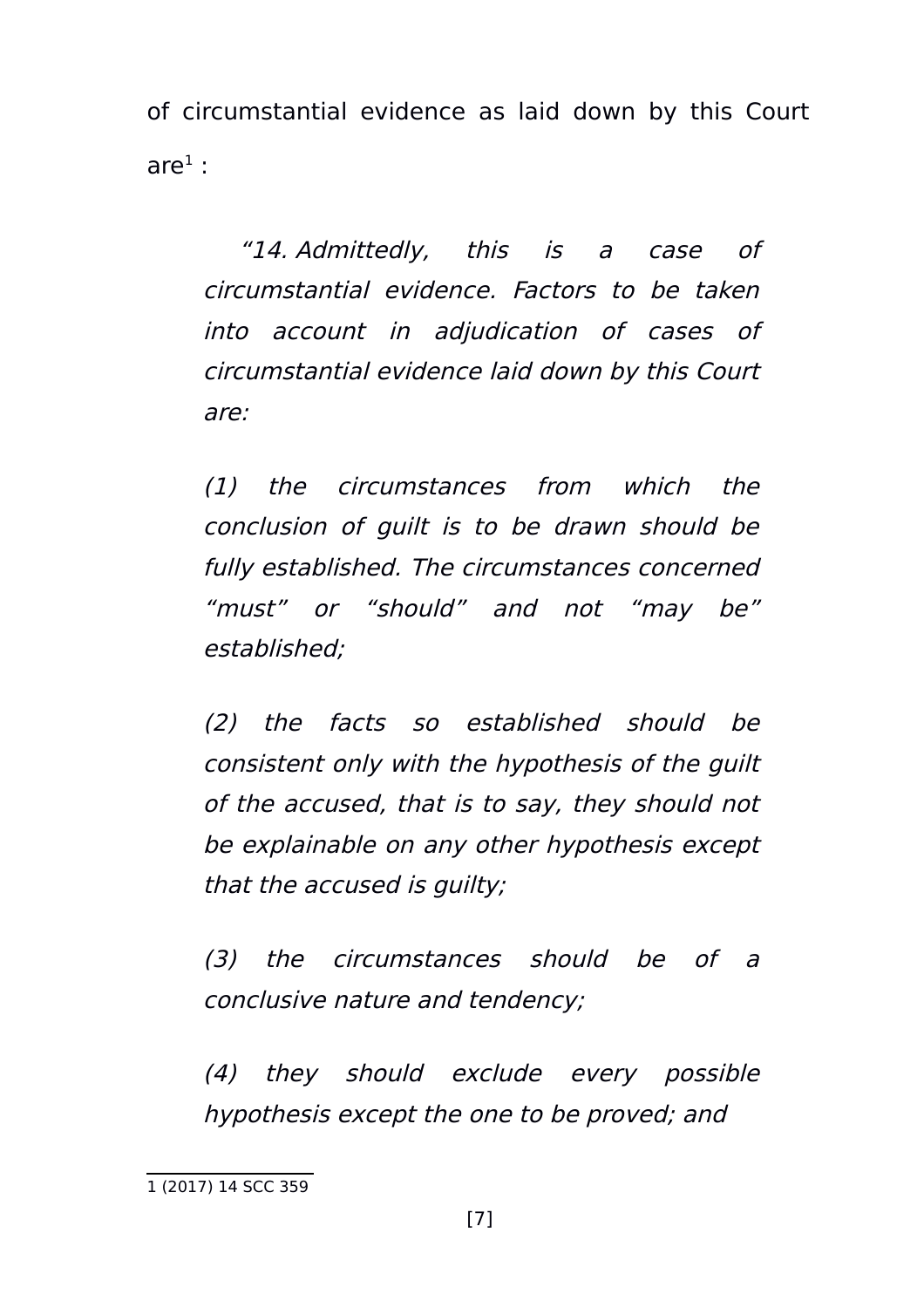(5) there must be <sup>a</sup> chain of evidence so complete as not to leave any reasonable ground for the conclusion consistent with the innocence of the accused and must show that in all human probability the act must have been done by the accused. (See Sharad Birdhichand Sarda v. State of Maharashtra [Sharad Birdhichand Sarda v. State of Maharashtra, (1984) 4 SCC 116 : 1984 SCC (Cri) 487] , SCC p. 185, para 153; M.G. Agarwal v. State of Maharashtra [M.G. Agarwal v. State of Maharashtra, AIR 1963 SC 200 : (1963) 1 Cri LJ 235] , AIR SC para 18.)"

**9.** We proceed to examine the matter in light of the factors mentioned above. It was contended on behalf of the Appellant that the dead body taken out from the well was completely mutilated and that the body was beyond identification. The family members of the deceased were not shown the body as it was cremated immediately. It was contended that the identification of the body was only on the basis of photographs of the dead body and the apparels found on the body. As the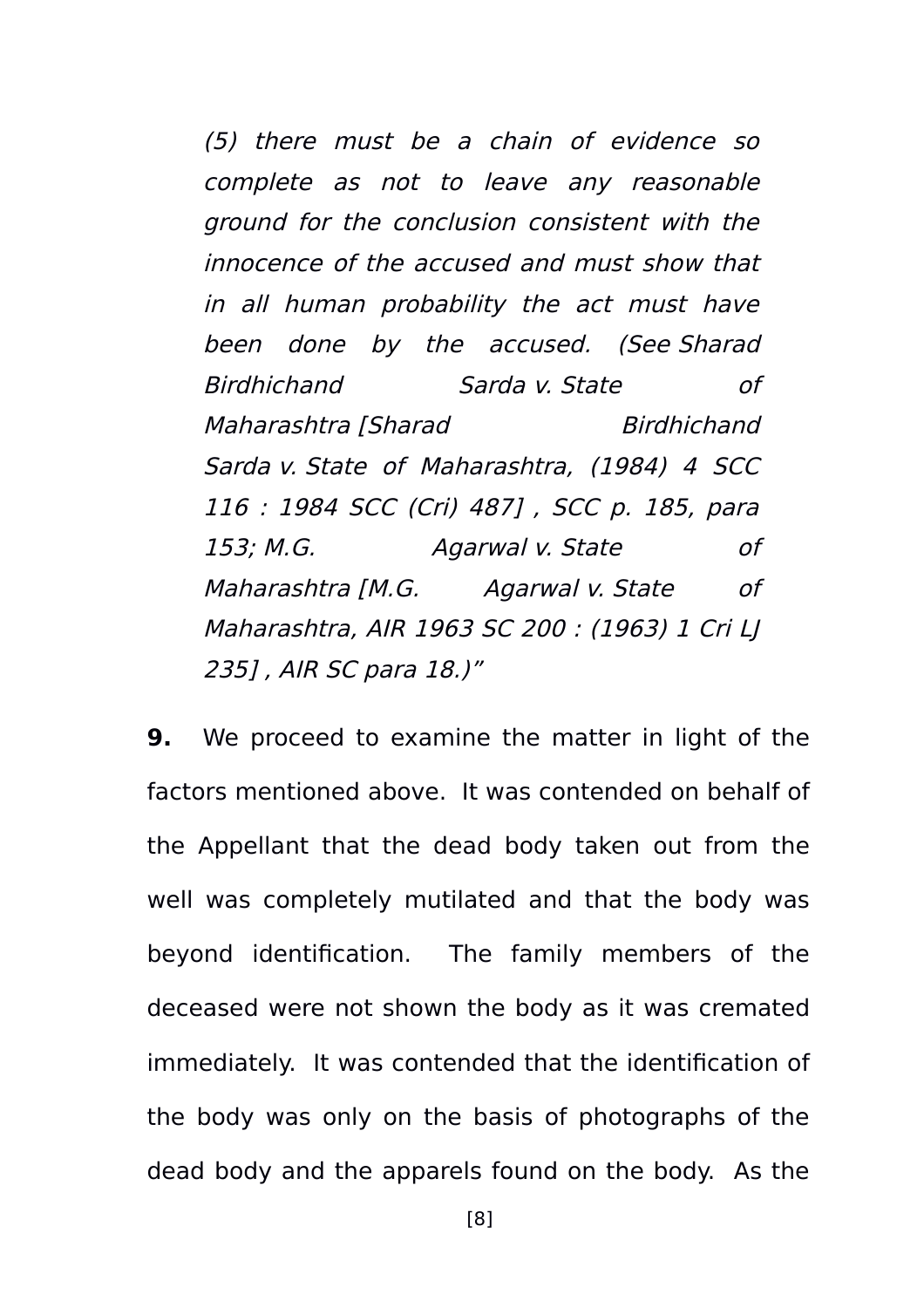body was eaten by maggots it cannot be believed that the body could be identified on the basis of the photographs shown to the mother and brother of the deceased. We perused the photographs of the dead body from the original record and reject the submission made on behalf of the Appellant on this count. The dead body which was taken out of the well was not beyond recognition. On the other hand, it is reasonably recognizable. The next submission relating to the identification on the basis of apparels which were recovered from the body is also unsustainable. Taking into account the social background of the deceased, his wardrobe can be taken to be consisting of not too many clothes. It cannot be said that the mother and brother could not have identified the clothes of the deceased. That apart, from the tag of the tailoring shop found on the apparels, the tailor – PW 8 was examined and he deposed that the clothes were stitched for the deceased. We have no doubt in approving the findings recorded by the trial court and the High Court that the

[9]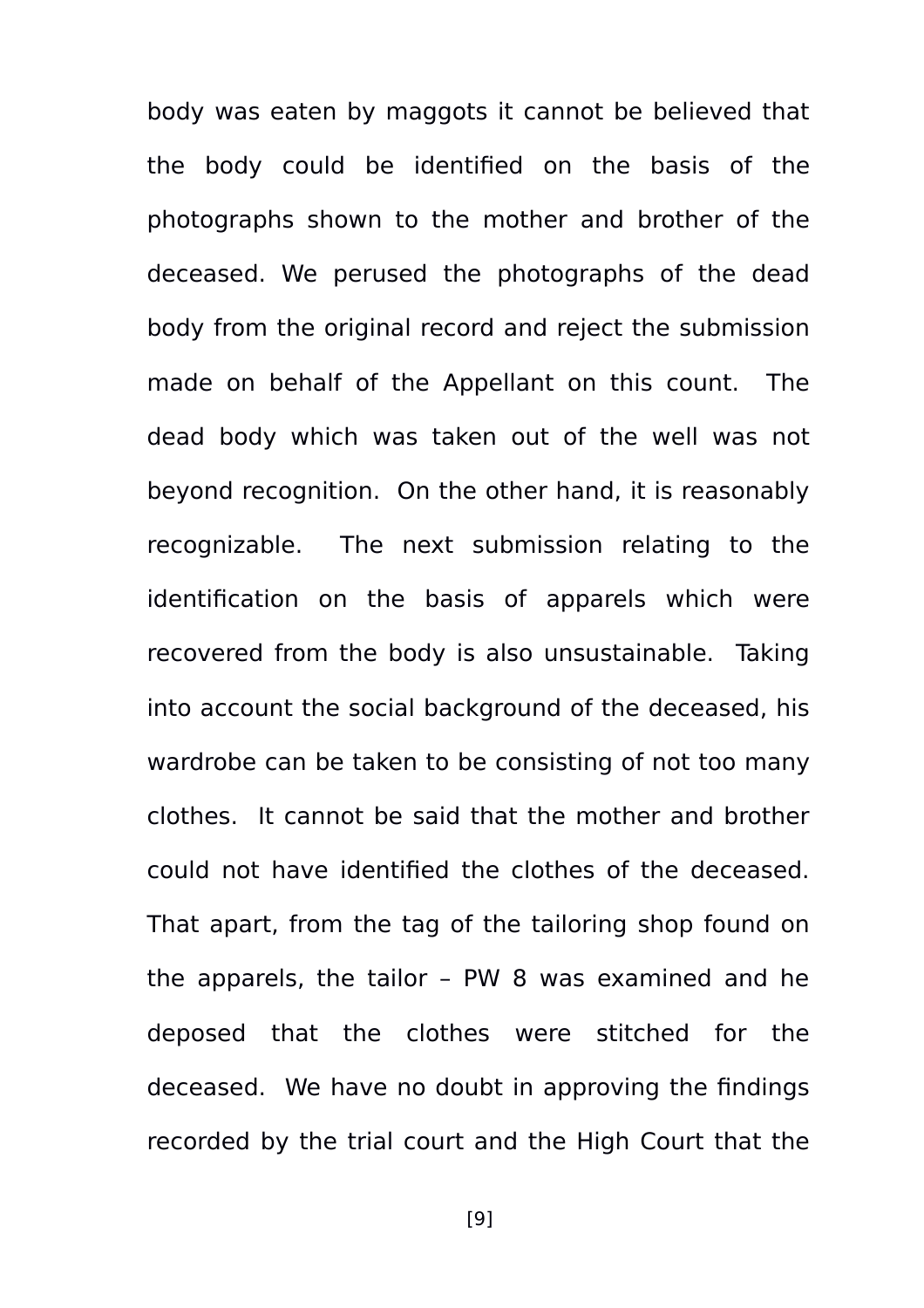dead body taken out of the well was that of Becharam Dhara and the prosecution has established the same by leading cogent evidence.

**10.** It is necessary to examine the circumstances which have been relied upon for conviction of the Appellant. The evidence of PW 11, Astomi Dhara who is sister of the deceased, PW 12 Kenaram, the brother of the deceased and PW 16 who is the relative of the deceased was relied upon by the prosecution to establish the connection between the Appellant and the deceased. PW 12 deposed in Court that the deceased left the house on 15.03.1984 stating that he was leaving for Atghara where the Appellant resides. PW 12 gave his Anglo-Swiss watch to the deceased. PW 11 Astomi Dhara stated in Court that the deceased informed her that he was going to meet the Appellant. PW 16 stated in Court that the deceased visited her house at 10.30 a.m. on 15.03.1984 and left at 2.30 p.m. by informing her that he will go back to his house after visiting the Appellant. After referring to the evidence of the above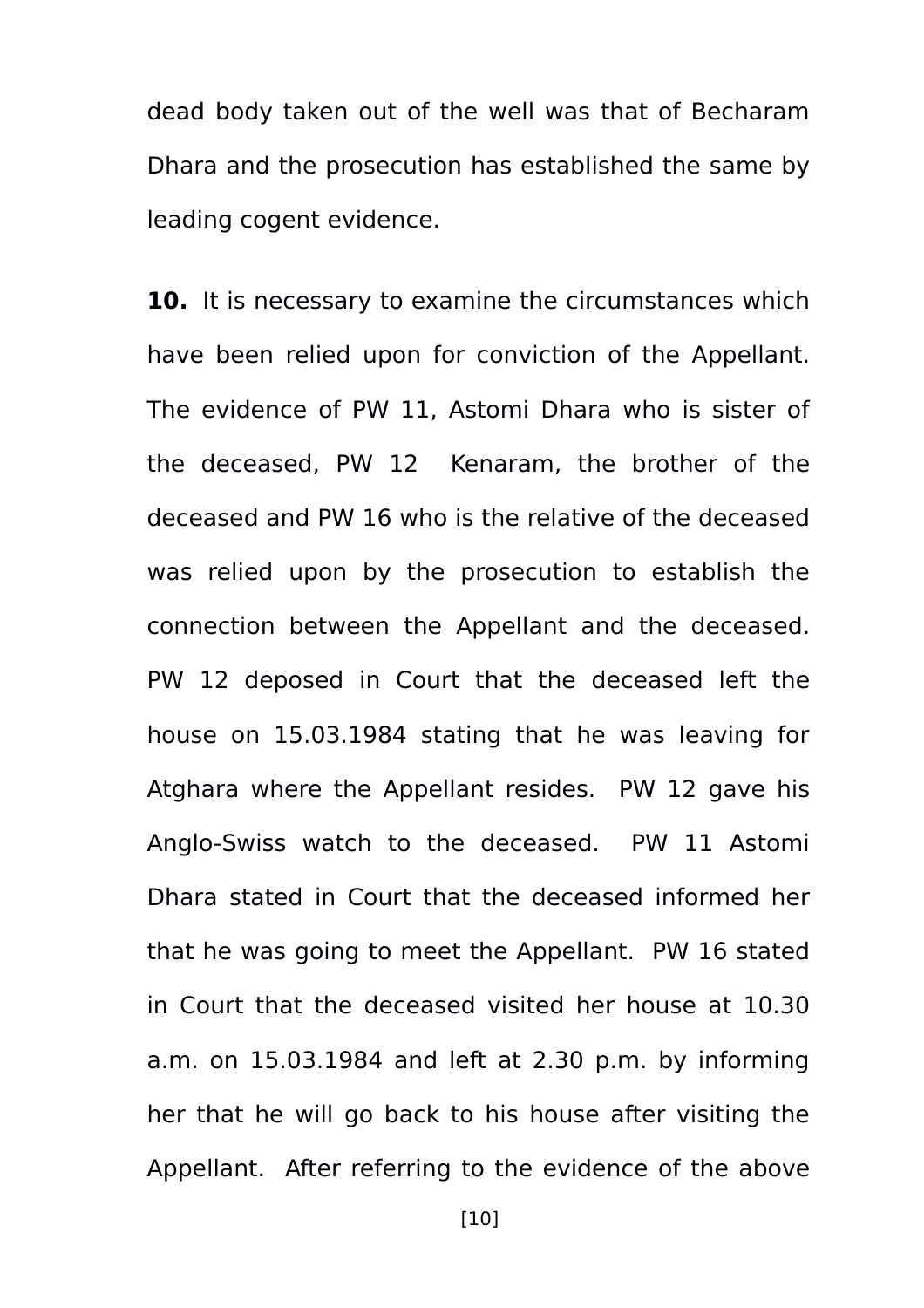witnesses, it is relevant to mention that in his evidence, the Investigating Officer said that PW 11 Astomi Dhara did not inform him when her statement was initially recorded, that the deceased informed her on 15.03.1984 that he was going to visit the Appellant. From the cross-examination of PW 20- the Investigative Officer, it can be seen that he mentioned about the omission on the part of the PW 12 in his initial statement regarding the watch belonging to PW 12 being taken by the deceased on 15.03.1984. During the trial, PW 12 stated that on 19.03.1984 he and his mama-sasur- Shailendra Nath Shil were going to Baguihati Bazar by boarding a bus from Jangar More. The Appellant was in the same bus and on seeing PW 12 and his mama-sasur, the Appellant started trembling and alighted the bus one stop ahead of Baguihati. During his cross-examination, the Investigating Officer accepted that this is an improvement made by PW 12 as such incidence was not narrated to him in the initial

[11]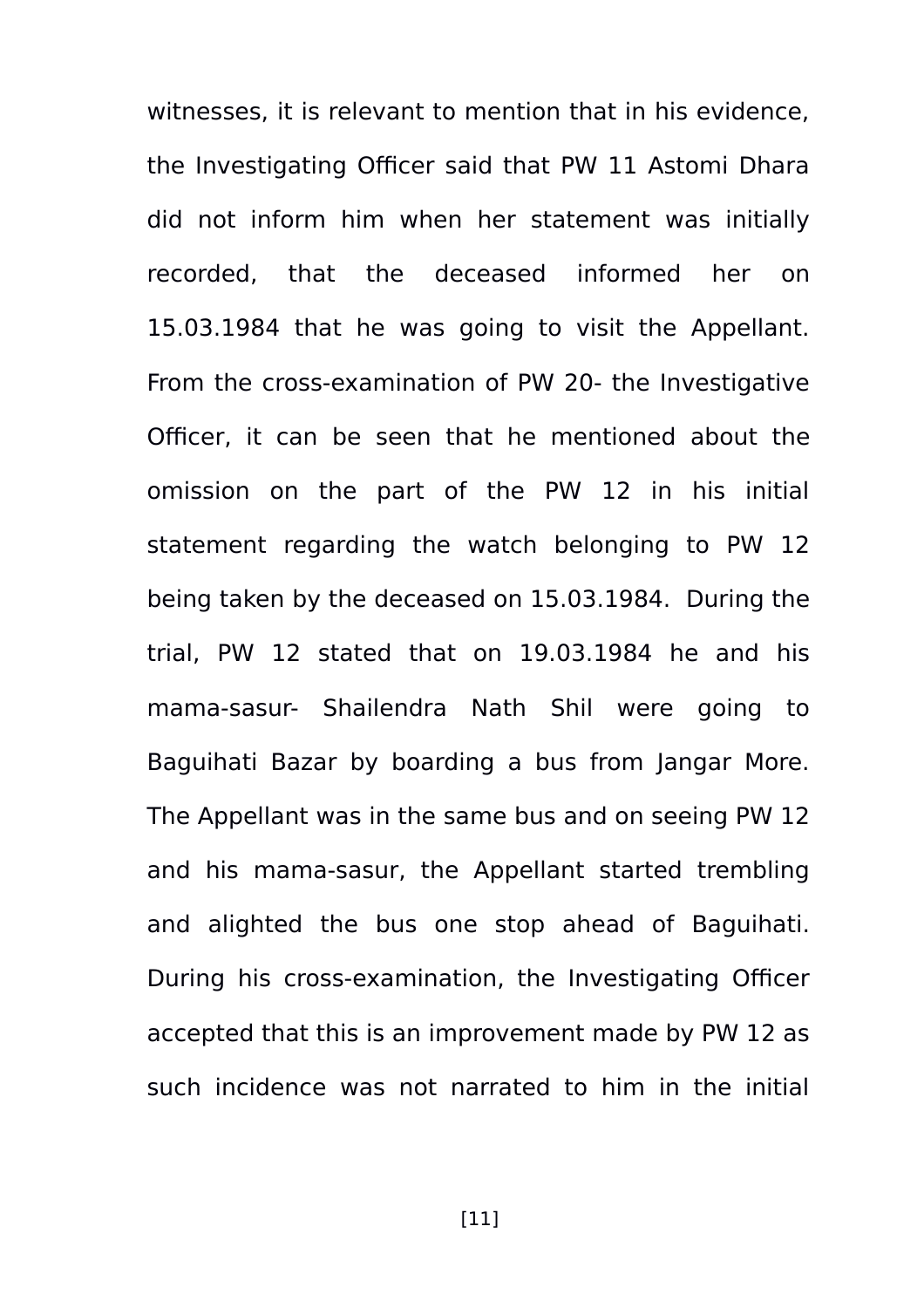statement made by PW 12 during the course of the investigation.

**11.** The prosecution strongly relied upon the recovery of the watch from the shop of PW 4. The watch belonged to PW 12 which was with the deceased when he left home on 15.03.1984. PW 4 Amar Das who was the owner of the watch shop deposed in Court that the Appellant gave a watch for repairing. He was shown the receipt given to the Appellant which was seized from the custody of the Appellant. The receipt was issued on 19.03.1984 and the watch had to be delivered on 27.03.1984. The counterfoil of the receipt was identified by PW 4 which was marked as exhibit 3 and the signature of the Appellant on the counterfoil was not denied by him.

**12.** The conviction of the Appellant is mainly on the basis of the recovery of the watch which was with the deceased pursuant to the confessional statement of the Appellant. According to the prosecution, the receipt

[12]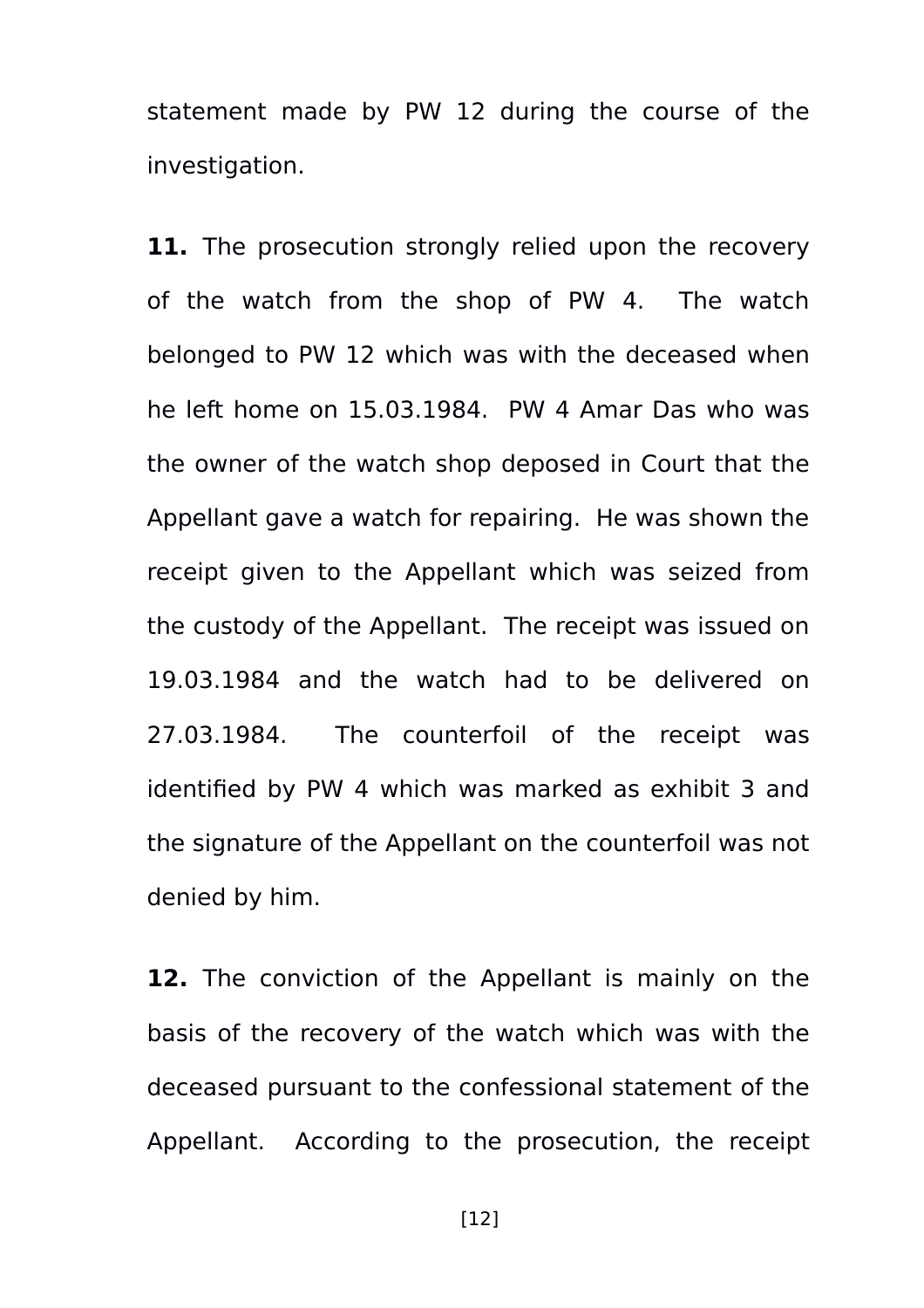issued by PW 4, the owner of the watch shop was seized from the Appellant during the course of investigation. His confessional statement was recorded pursuant to which the receipt was seized from his house. Thereafter, the watch was seized from the shop of PW 4 along with counterfoil of the receipt on which the signature of appellant was found. The contention of the defense is that the Appellant was coerced by the police into signing the counterfoil of the receipt. It was also argued that there the receipt was not seized from the house of the Appellant.

**13.** PW 12 did not state before the Investigating Officer that he gave his watch to the deceased when he left the house on 15.03.1984. It is clear from the crossexamination of the Investigating Officer that this statement of PW 12 was an improvement. The manner in which the confessional statement of the Appellant was recorded and the seizure of the receipt of the watch was made is not free from doubt.

[13]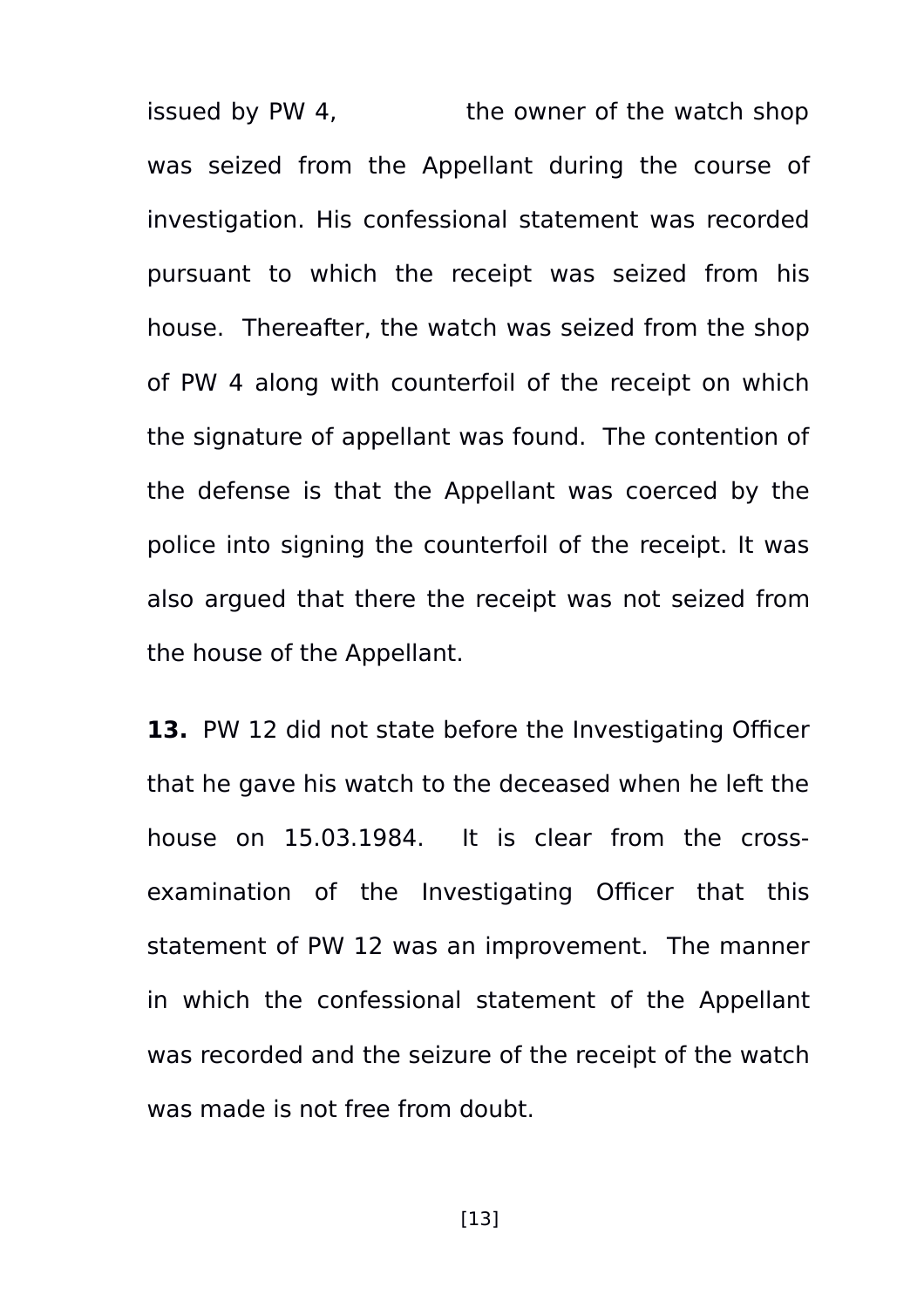**14.** On an overall consideration of the evidence on record, especially the evidence of PWs 11, 12 and 16 would not lead us to believe that the Appellant and the deceased were last seen together. The evidence of PWs 11 and 16 only shows that they were informed by the deceased that he was going to visit the Appellant. There is no evidence on record to show that the Appellant was last seen with the deceased. Section 106 of the Indian Evidence Act, 1872 is not applicable to the facts of the case. It cannot be said that the Appellant failed to explain as to what happened after they were last seen together especially when there is no evidence to show that they were last seen together.

**15.** A close scrutiny of the material on record would disclose that the circumstances relied upon by the prosecution to prove the guilt of the Appellant were not complete and do not lead to the conclusion that in all human probability the murder must have been committed by the Appellant.

[14]